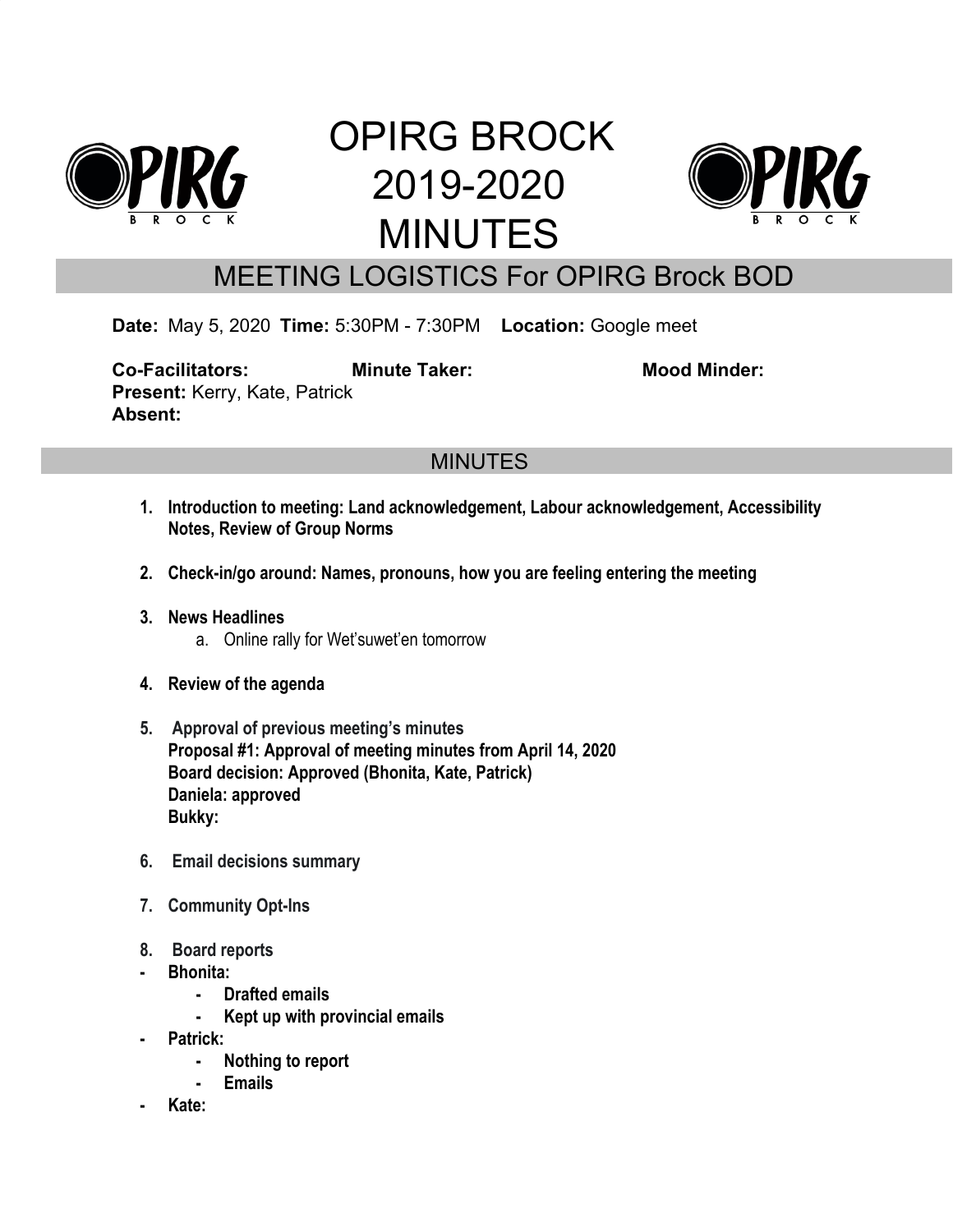- **- Took minutes**
- **- Emails**
- **- Bukky:**
- **- Daniela:**
- **9. Volunteer reports**
- **- Kerry**
	- Followed up with members who haven't paid memberships yet
	- Checked in with Vanessa about updated finances
	- Updated the website using our branding and with updated COVID content
	- Developed a list system and submission form for COVID-19 content
	- Website edits are still ongoing
	- Following up with people who have inquired about Free Store donations
	- Emailed MaryBeth about OPIRG potentially being involved in the development of the Niagara Social Justice Forum course
	- Submitted the Culture Days Update Survey
	- Wrote and submitted an endorsement letter for the OutNiagara LGBTQ2 Community Capacity Grant, which could get OPIRG funding as a partner in their project - a Community Needs Survey that will employ us through the Niagara Skills Network
	- Followed up with Leela at HRE about Women's Campus Safety Grant
	- Managed the Eventbrite for the Janice Jo Lee Workshop, which was sold out (free) and attended the workshop - there was a lot of positive feedback

#### **10. Committee Updates, Feedback, Goals, & Proposals**

- Finance:
	- **-** Bhonita's updates from Provincial
		- Meeting in February approved 5% equalization payment
	- **Proposal #2: Approval of OPIRG Provincial budget fee amendment from 3 to 5%**
		- **Board decision: Approved (Bhonita, Kate, Patrick)**
		- **Daniela: approved**
		- **Bukky:**
	- **- Task: Bhonita follow up with Provincial**
	- **-** The Coming Out Monologues so far, there are 3-4 submissions. We are waiting for the new Women's Campus Safety Grant Application to come out to apply for contributor honorariums which will help get submissions
	- Finance Report
- **Communications** 
	- Web updates are ongoing, but importantly the homepage is redone and we have up-to-date COVID-19 content now
	- Task: Kate and Daniela, please send in bios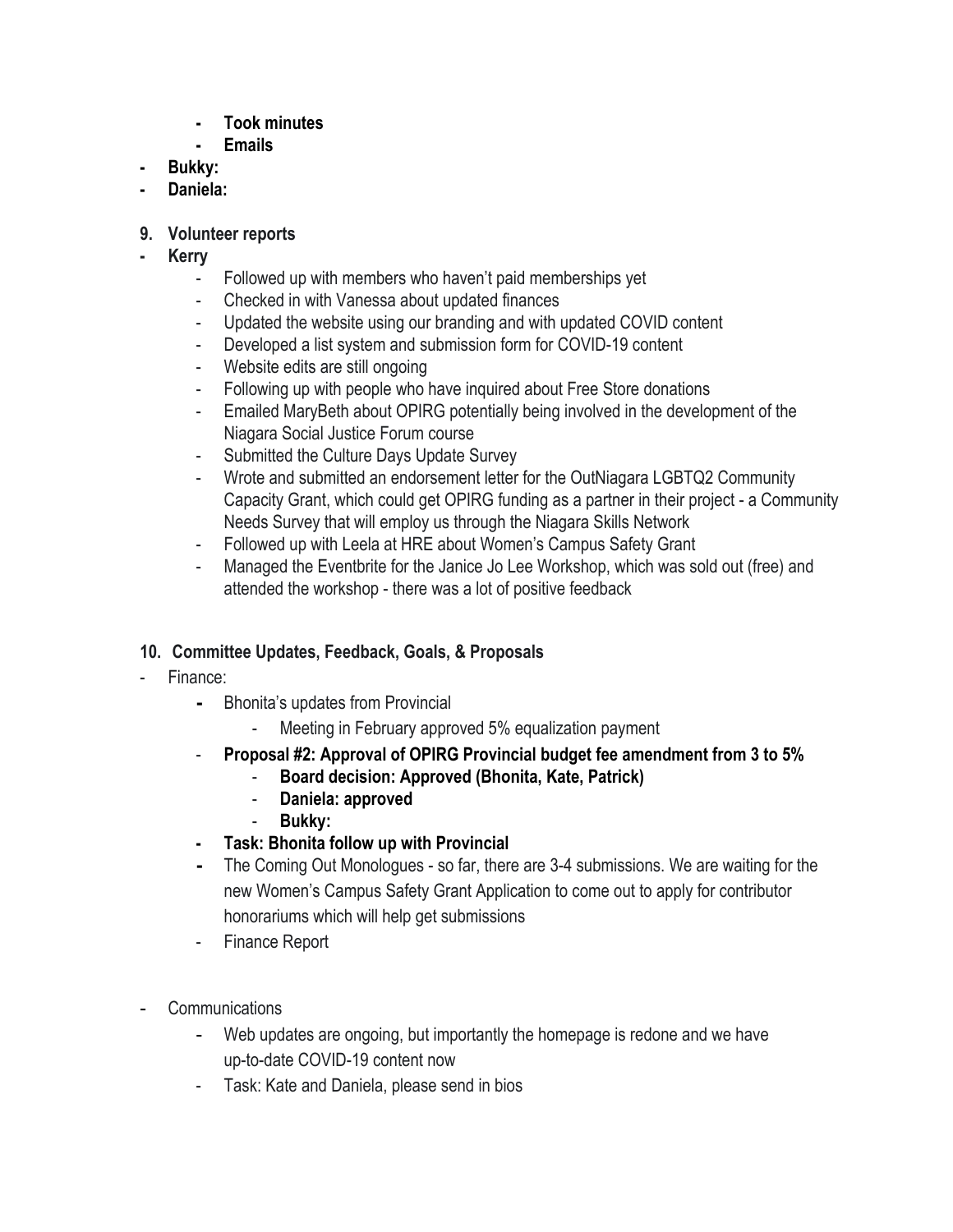- Task: Everyone contribute to the COVID-19 links through the [Submission Form](https://forms.gle/7fxw32io3AgDmKAY9) [\(https://forms.gle/7fxw32io3AgDmKAY9](https://forms.gle/7fxw32io3AgDmKAY9))
- **Accountability** 
	- Lawyer cant send documents because they are unrepresented
	- Bhonita is going to email them, and scan and send back or mail back.
- **11. Items brought forward:**
- Bukky's position on the Board of Directors
- **Proposal #3: Remove Bukky from Board**
	- **Board decision: Approved (Bhonita, Kate, Patrick)**
	- **Daniela: approved**

#### **Task: Pat will send email to Bukky from Board account**

-

#### **12. New Items:**

- Kerry's Termination Letter for OPIRG Provincial
	- From Tannis: "This letter is OK but not quite what we need we need a letter to indicate the exact dates for terminating benefits and/or reinstating them with a signature from the Board member. Are you able to do the signature digitally?"
	- **- Task: Kate will send email**
- Involvement in In the Soil
	- From ITS Planning team: "Also, you mentioned a workshop idea around upcycling food scraps and/or something related to the role of the Free Store in the community right now. Or the comedic style commercials advertising donations could also happen during this slot. Lots of ideas. Can you propose something concrete by Thursday night? The ITS committee is building the schedule this week."
- Culture Days Update
	- Survey resubmitted, still considering OPIRG involvement. More updates to follow
- Statement supporting Laura Ip
	- **Proposal #4: Post statement**
		- **Board decision: Approved (Bhonita, Kate, Patrick)**
		- **Daniela: approved**
	- **- Task: Kerry will make statement**
- Board Meetings going forward/ Roles with Kerry laid off
	- Task: Kerry will develop job list to discuss at next meeting
	- Board decides to have one meeting per month
- Board training materials for summer
- OPIRG Brock campus garden plots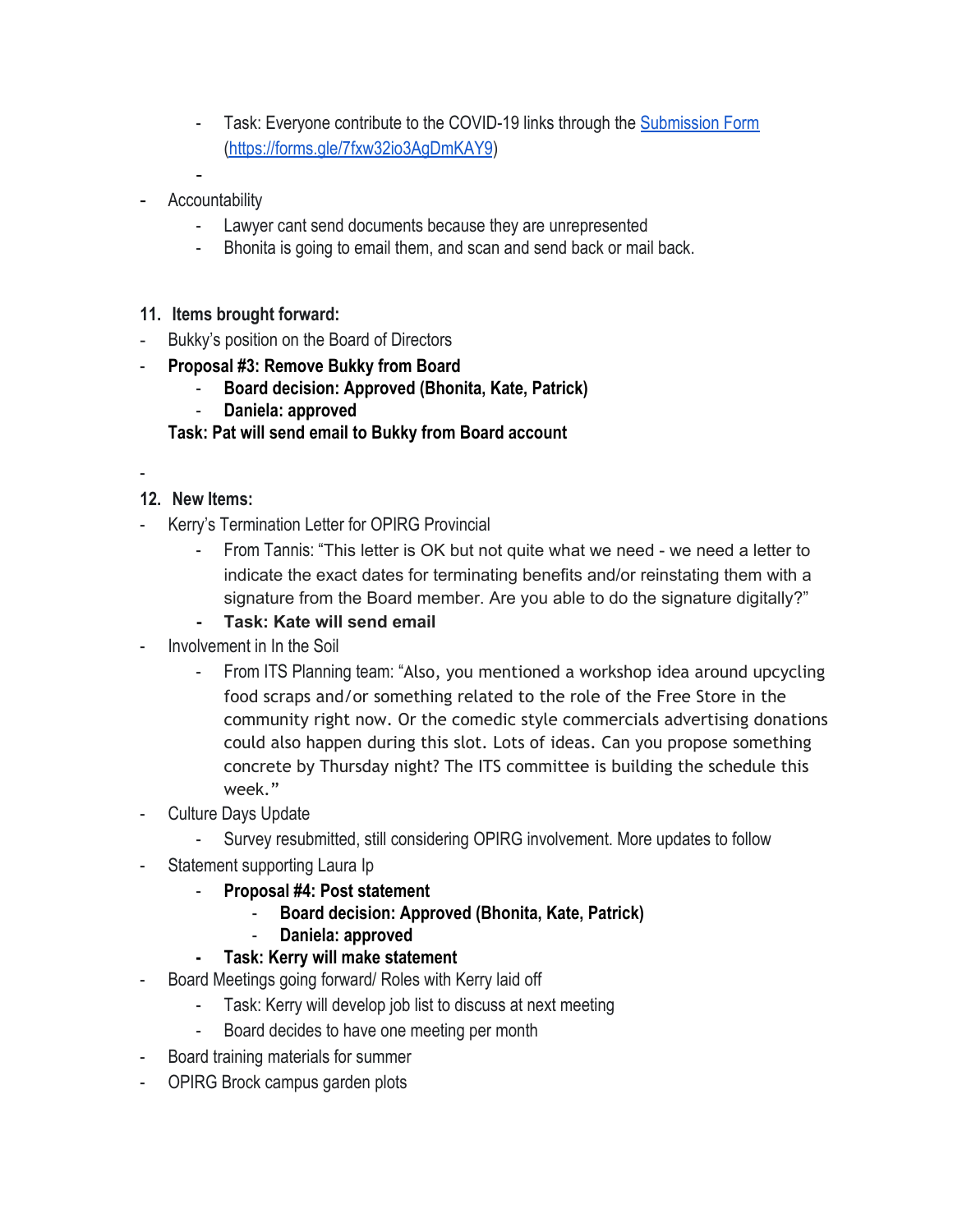- We are allowed to use them as long as we follow the following guidelines:
- Keep your physical distance  $-6$  feet minimum
- Wash your hands often
- Disinfectant will be supplied in the shed for the shared tools. Disinfect the tools prior to use and after you use them. Spray the tool down and leave to air dry.
- Only two gardeners working in an individual plot at one time while keeping your physical distance unless people share a household.
- Follow calendar dates that are even or odd numbered that correspond with your plot #'s to help keep the numbers of people down in the garden. Even numbers of plots garden on even dates and odd numbers of plots garden on odd days.
- Be safe
- **13. Next Meeting:** June 9 at 5:30 pm

#### **DECISION SUMMARY**

**Proposal #1: Approval of meeting minutes from April 14, 2020 Board decision: Approved (Bhonita, Kate, Patrick) Daniela: approved**

**Proposal #2: Approval of OPIRG Provincial budget fee amendment from 3 to 5% Board decision: Approved (Bhonita, Kate, Patrick) Daniela: approved**

**Proposal #3: Remove Bukky from Board Board decision: Approved (Bhonita, Kate, Patrick) Daniela: approved**

**Proposal #4: Post statement about Laura Ip Board decision: Approved (Bhonita, Kate, Patrick) Daniela: approved**

#### **TASK SUMMARY**

- Bhonita follow up with Provincial (budget fee amendment)
- Bhonita email vanessa (accountability )
- Kate replies to Vanessa about signing authority
- Kate and Daniela, please send in bios
- Everyone contribute to the COVID-19 links through the **[Submission Form](https://forms.gle/7fxw32io3AgDmKAY9)** [\(https://forms.gle/7fxw32io3AgDmKAY9](https://forms.gle/7fxw32io3AgDmKAY9))